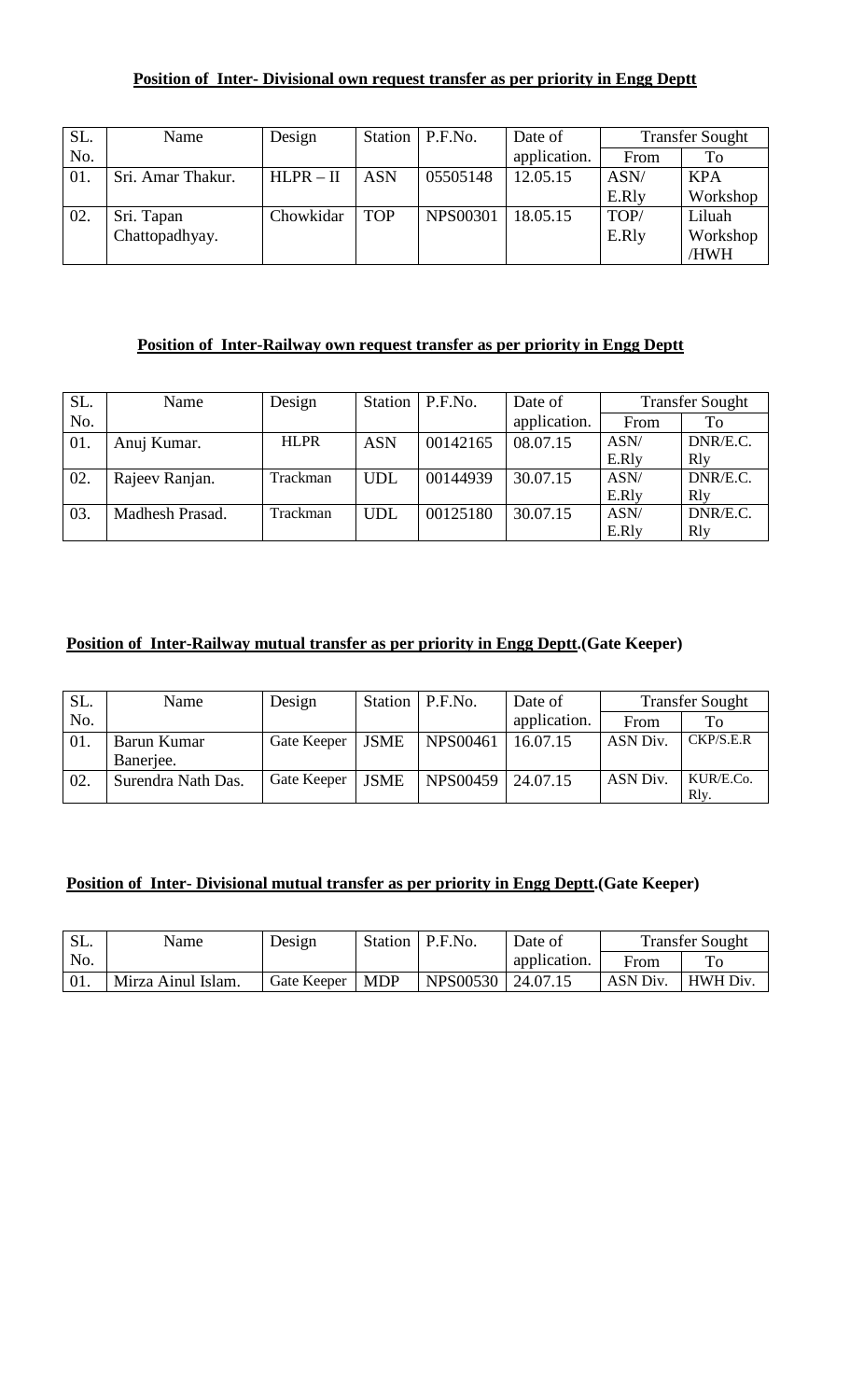## **Position of Inter-Railway mutual transfer as per priority in ENGG Deptt (Trackman)**

| SL. | Name                        | Design   | <b>Station</b> | P.F.No.  | Date of      | <b>Transfer Sought</b> |                       |
|-----|-----------------------------|----------|----------------|----------|--------------|------------------------|-----------------------|
| No. |                             |          |                |          | application. | From                   | To                    |
| 01  | Sri.Ravindra Kumar          | Trackman | <b>VDS</b>     | 00143212 | 20.08.14     | ASNDivn.               | <b>LKO</b> Divn       |
|     | Maurya.                     |          |                |          |              |                        | Northern              |
|     |                             |          |                |          |              |                        | Rly.                  |
| 02. | Sri Dinesh Kumar<br>Meena.  | Trackman | <b>VDS</b>     | 00121540 | 25.08.14     | ASNDivn.               | <b>AGRA</b><br>Divn.  |
|     |                             |          |                |          |              |                        | N.C.Rly               |
| 03. | Sri Suresh Kumar.           | Trackman | <b>JSME</b>    | 00159372 | 26.08.14     | ASNDivn.               | <b>DHN</b>            |
|     |                             |          |                |          |              |                        | Divn.E.C.             |
|     |                             |          |                |          |              |                        | <b>R</b> ly           |
| 04. | SriOm Prakash               | Trackman | <b>ASN</b>     | 00128533 | 09.09.14     | ASNDivn.               | <b>LKO</b>            |
|     | Yadav.                      |          |                |          |              |                        | Divn.                 |
|     |                             |          |                |          |              |                        | Northern              |
|     |                             |          |                |          |              |                        | <b>R</b> ly           |
| 05. | Sri. Rajesh Kumar<br>Verma. | Trackman | <b>BRR</b>     | 00140983 | 16.09.14     | ASNDivn.               | <b>MGS</b><br>Divn.   |
|     |                             |          |                |          |              |                        | E.C. Rly              |
| 06. | Sri.Deepak Prasad.          | Trackman | <b>UDL</b>     | 00149410 | 16.09.14     | ASNDivn.               | Samastipu             |
|     |                             |          | (E)            |          |              |                        | r Divn.               |
|     |                             |          |                |          |              |                        | E.C.Rly.              |
| 07. | Sri. Snehasish              | Trackman | <b>UDL</b>     | 00142803 | 23.09.14     | ASNDivn.               | <b>ADRA</b>           |
|     | Halder.                     |          | (Yd)           |          |              |                        | Divn.                 |
|     |                             |          |                |          |              |                        | S.E.Rly               |
| 08. | Sri.Upendra Prasad.         | Trackman | <b>TOP</b>     | 00156942 | 24.09.14     | ASNDivn.               | <b>DHN</b>            |
|     |                             |          |                |          |              |                        | Divn.                 |
|     |                             |          |                |          | 24.09.14     |                        | E.C.Rly               |
| 09. | Sri.Kanak Barman.           | Trackman | <b>TOP</b>     | 00159712 |              | ASNDivn.               | <b>APDJ</b><br>Divn.  |
|     |                             |          |                |          |              |                        | N.F. Rly              |
| 10. | Sri.Deepak Kumar            | Trackman | <b>TOP</b>     | 00156966 | 24.09.14     | ASNDivn.               | KIR Divn.             |
|     | Sah.                        |          |                |          |              |                        | N.F. Rly              |
| 11. | Sri.Manik Kumar             | Trackman | <b>TOP</b>     | 00159669 | 24.09.14     | ASNDivn.               | <b>APDJ</b>           |
|     | Sarkar.                     |          |                |          |              |                        | Divn.                 |
|     |                             |          |                |          |              |                        | N.F. Rly              |
| 12. | Sri. Vijay Kumar            | Trackman | <b>ASN</b>     | 00160556 | 30.09.14     | ASNDivn.               | <b>KIR Divn.</b>      |
|     | Bharti.                     |          |                |          |              |                        | N.F. Rly.             |
| 13. | Sri.Sunil Kumar             | Trackman | <b>VDS</b>     | 00130772 | 08.10.14     | ASNDivn.               | Sonpur<br>Divn.E.C.   |
|     | Suman.                      |          |                |          |              |                        | Rly.                  |
| 14. | Sri. Virendra Ram.          | Trackman | <b>VDS</b>     | 00151567 | 28.10.14     | ASNDivn.               | Varanasi              |
|     |                             |          |                |          |              |                        | Divn.                 |
|     |                             |          |                |          |              |                        | N.E.Rly               |
| 15. | Sri. Swapan                 | Trackman | <b>ASN</b>     | 00160581 | 10.11.14     | ASNDivn.               | <b>APDJ</b>           |
|     | Bhowmik.                    |          |                |          |              |                        | Divn.                 |
|     |                             |          |                |          |              |                        | N.F.Rly               |
| 16. | Sri.Idrajit                 | Trackman | <b>KPK</b>     | 00120960 | 10.11.14     | ASNDivn.               | <b>KGP</b>            |
|     | Chakraborty.                |          |                |          |              |                        | Divn.                 |
| 17. | Sri. Santu Das.             | Trackman | <b>UDL</b>     | 00142281 | 12.11.14     | ASNDivn.               | S.E.Rly<br><b>KGP</b> |
|     |                             |          | (Yd)           |          |              |                        | Divn.                 |
|     |                             |          |                |          |              |                        | S.E.Rly               |
| 18. | Sri. Arup Debnath.          | Trackman | <b>SIURI</b>   | 00159852 | 24.11.14     | <b>ASN</b>             | <b>APDJ</b>           |
|     |                             |          |                |          |              | Divn.                  | Divn.                 |
|     |                             |          |                |          |              |                        | N.F.Rly               |
| 19. | Sri. Manik Sarkar.          | Trackman | <b>SIURI</b>   | 00159840 | 15.12.14     | ASNDivn.               | <b>APDJ</b>           |
|     |                             |          |                |          |              |                        | Divn.                 |
| 20. | Mehtaj Alam.                | Trackman | <b>TOP</b>     | 00159633 | 15.12.14     | ASNDivn.               | N.F.Rly<br>KIR Divn.  |
|     |                             |          |                |          |              |                        | N.F. Rly              |
|     |                             |          |                |          |              | $Continue$ to name.    |                       |

Continue to page - 2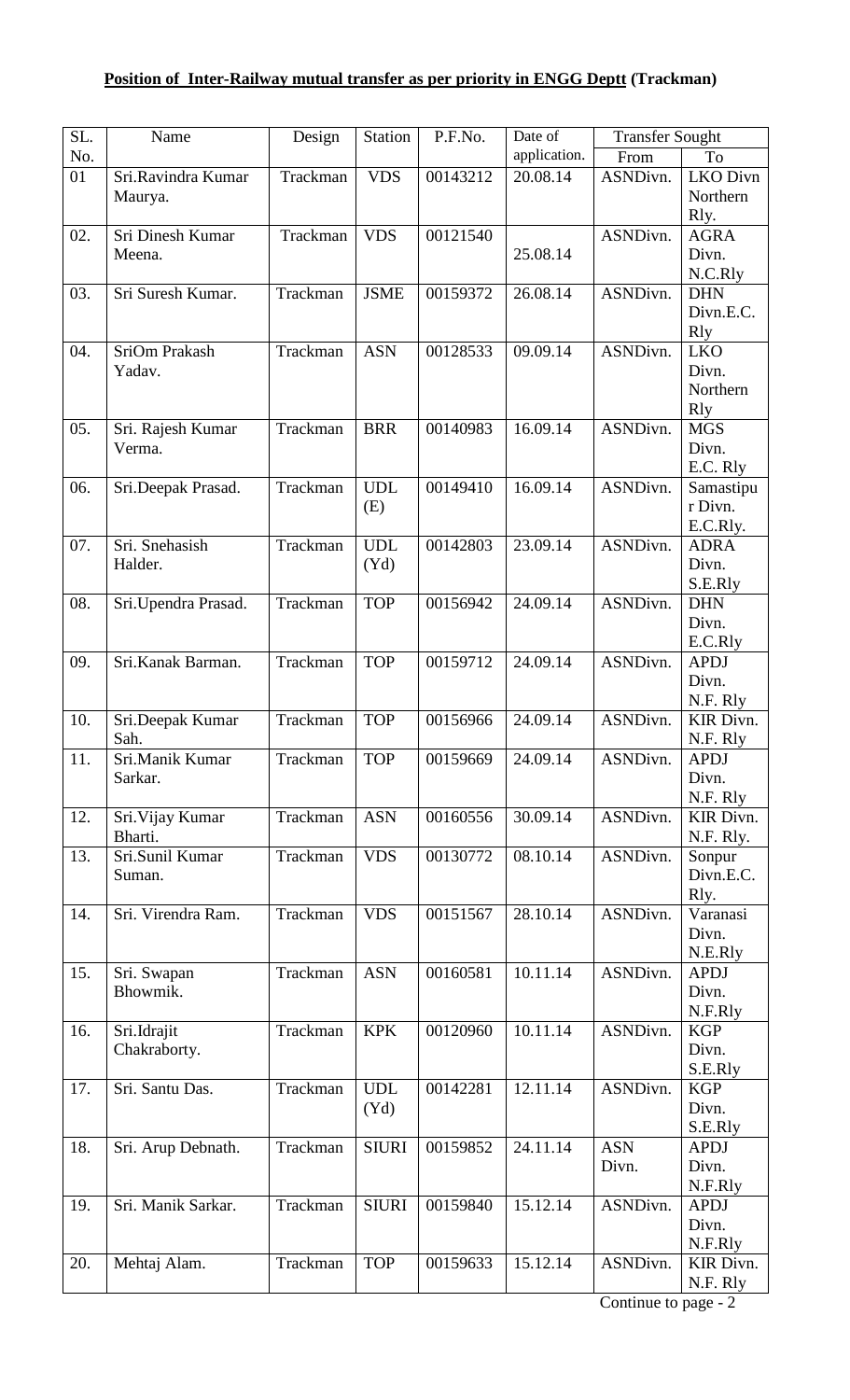| SL. | Name                 | Design   | Station      | P.F.No.  | Date of      | <b>Transfer Sought</b> |                      |
|-----|----------------------|----------|--------------|----------|--------------|------------------------|----------------------|
| No. |                      |          |              |          | application. | From                   | To                   |
| 21. | Sri. Soraj Mondal.   | Trackman | <b>SIUR</b>  | 00140144 | 15.12.14     | ASNDivn.               | ${\rm HWH}$          |
|     |                      |          |              |          |              |                        | Divn.                |
|     |                      |          |              |          |              |                        | E.Rly                |
| 22. | Sri. Dayal Sarkar.   | Trackman | <b>KPK</b>   | 00163090 | 19.12.14     | ASNDivn.               | <b>APDJ</b>          |
|     |                      |          |              |          |              |                        | Divn.                |
|     |                      |          |              |          |              |                        | N.F.Rly              |
| 23. | Sri. Amit Kumar      | Trackman | <b>KPK</b>   | 00162231 | 24.12.14     | ASNDivn.               | KIR Divn.            |
|     | Azad.                |          |              |          |              |                        | N.F. Rly             |
| 24. | Sri. Partha Sarathi  | Trackman | <b>KPK</b>   | 00120996 | 05.01.15     | ASNDivn.               | <b>ADRA</b>          |
|     | Banewrjee.           |          |              |          |              |                        | Divn.                |
|     |                      |          |              |          |              |                        | S.E.Rly              |
| 25. | Sri. Biman Das.      | Trackman | <b>KPK</b>   | 00162917 | 05.01.15     | ASNDivn.               | <b>APDJ</b>          |
|     |                      |          |              |          |              |                        | Divn.                |
|     |                      |          |              |          |              |                        | N.F.Rly              |
| 26. | Sri. Sidheswar       | Trackman | <b>SIURI</b> | 00159918 | 16.01.15     | ASNDivn.               | <b>APDJ</b>          |
|     | Barman.              |          |              |          |              |                        | Divn.                |
|     |                      |          |              |          |              |                        | N.F.Rly              |
| 27. | Azad Hossion.        | Trackman | <b>SIURI</b> | 00159931 | 16.01.15     | ASNDivn.               | <b>APDJ</b>          |
|     |                      |          |              |          |              |                        | Divn.                |
|     |                      |          |              |          |              |                        | N.F.Rly              |
| 28. | Sri. Sanjit Sarkar.  | Trackman | <b>SIURI</b> | 00159864 | 16.01.15     | <b>ASN Divn</b>        | <b>APDJ</b>          |
|     |                      |          |              |          |              |                        | Divn.                |
|     |                      |          |              |          |              |                        | N.F.Rly              |
| 29. | Sri. Uttam Pal.      | Trackman | <b>SIURI</b> | 00159827 | 16.01.15     | <b>ASN Divn</b>        | <b>APDJ</b>          |
|     |                      |          |              |          |              |                        | Divn.                |
|     |                      |          |              |          |              |                        | N.F.Rly              |
| 30. | Sri. Swapan Lohar.   | Trackman | <b>SIURI</b> | 00140119 | 16.01.15     | <b>ASN Divn</b>        | <b>HWH</b>           |
|     |                      |          |              |          |              |                        | Divn.                |
|     |                      |          |              |          |              |                        | E.Rly                |
| 31. | Sri. Jagdish Keot.   | Trackman | <b>TOP</b>   | 00086629 | 16.01.15     | <b>ASN Divn</b>        | <b>LKO</b>           |
|     |                      |          |              |          |              |                        | Divn.                |
|     |                      |          |              |          |              |                        | Northern             |
|     |                      |          |              |          |              |                        | <b>R</b> ly          |
| 32. | Sri.Radheshyam       | Trackman | <b>TOP</b>   | 00089163 | 16.01.15     | <b>ASN Divn</b>        | <b>LKO</b>           |
|     | Keot.                |          |              |          |              |                        | Divn.                |
|     |                      |          |              |          |              |                        | Northern             |
|     |                      |          |              |          |              |                        | <b>R</b> ly          |
| 33. | Sri. Kartick         | Trackman | <b>UDL</b>   | 00141884 | 16.01.15     | <b>ASN Divn</b>        | <b>ADRA</b>          |
|     | Ch.Majee.            |          | (Yd)         |          |              |                        | Divn.                |
|     |                      |          |              |          |              |                        | S.E.Rly              |
| 34. | Sri. Sunil Roy.      | Trackman | <b>SIURI</b> | 00159906 | 16.01.15     | <b>ASN Divn</b>        | <b>APDJ</b>          |
|     |                      |          |              |          |              |                        | Divn.                |
|     |                      |          |              |          |              | <b>ASN Divn</b>        | N.F.Rly              |
| 35. | Sri. Dipankar Basak. | Trackman | <b>SIURI</b> | 00159839 | 16.01.15     |                        | <b>APDJ</b><br>Divn. |
|     |                      |          |              |          |              |                        | N.F.Rly              |
| 36. | Sri. Suraj Rajak.    | Trackman | <b>KAO</b>   | 00143534 | 19.01.15     | <b>ASN Divn</b>        | <b>DHN</b>           |
|     |                      |          |              |          |              |                        | Divn.                |
|     |                      |          |              |          |              |                        | E.C.Rly              |
| 47. | Sri. Manish Kumar    | Trackman | <b>VDS</b>   | 00140521 | 20.01.15     | <b>ASN Divn</b>        | Varanasi             |
|     | Bharti.              |          |              |          |              |                        | Divn.                |
|     |                      |          |              |          |              |                        | N.E.Rly              |
| 48. | Sri. Gopal Das.      | Trackman | <b>STN</b>   | 00156589 | 21.01.15     | <b>ASN Divn</b>        | <b>ADRA</b>          |
|     |                      |          |              |          |              |                        | Divn.                |
|     |                      |          |              |          |              |                        | S.E.Rly              |
| 49. | Sri. Bittoo Kumar.   | Trackman | <b>STN</b>   | 00139890 | 21.01.15     | <b>ASN Divn</b>        | Sonpur               |
|     |                      |          |              |          |              |                        | Divn.                |
|     |                      |          |              |          |              |                        | E.C.Rly.             |
|     |                      |          |              |          |              |                        |                      |

Continue to page - 3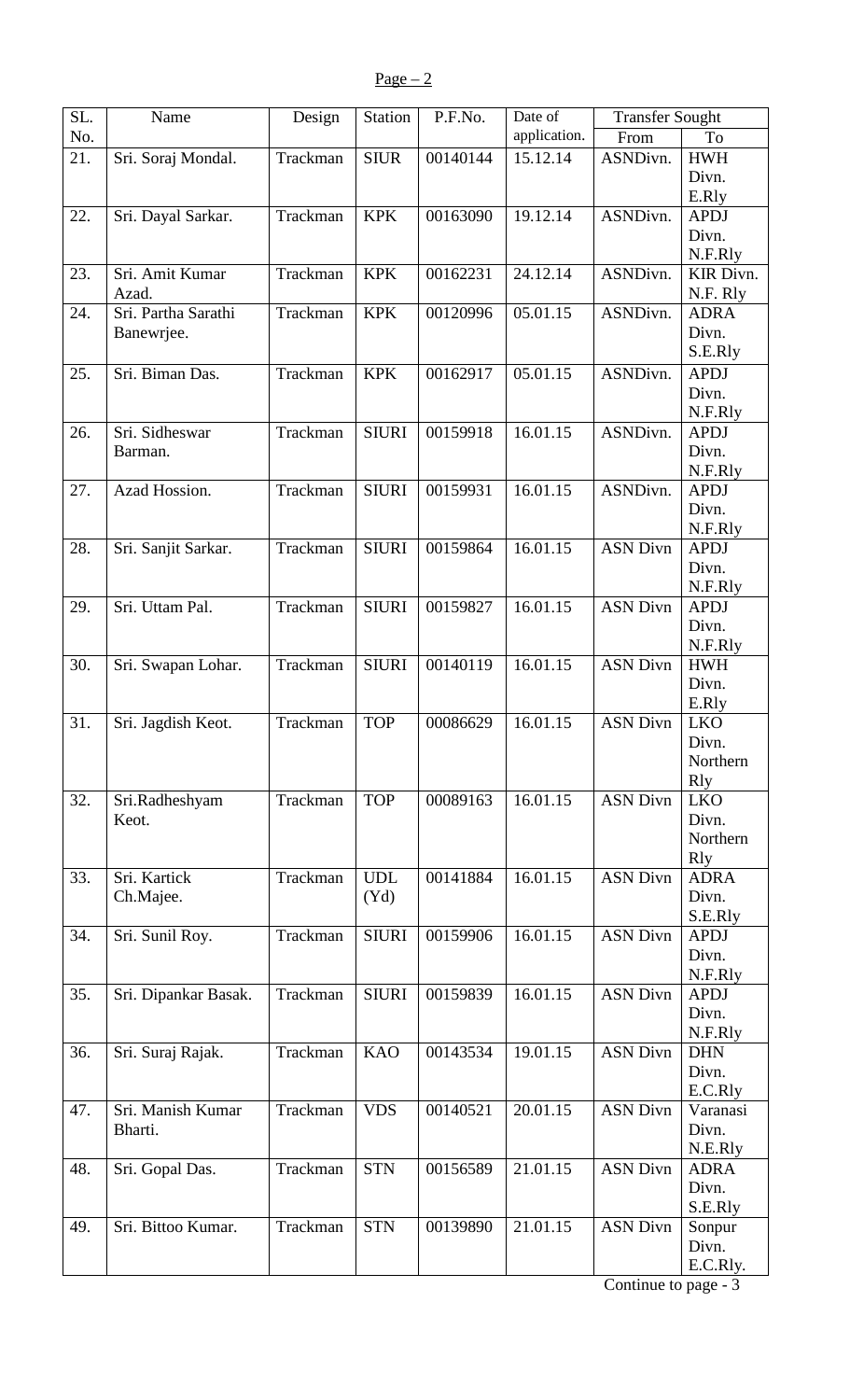| SL. | Name                         | Design     | Station      | P.F.No.  | Date of      | <b>Transfer Sought</b> |                                 |
|-----|------------------------------|------------|--------------|----------|--------------|------------------------|---------------------------------|
| No. |                              |            |              |          | application. | From                   | To                              |
| 50. | Sri.Shiv Kumar Modak.        | Trackman   | <b>STN</b>   | 00156619 | 21.01.15     | <b>ASN Divn</b>        | DHN Divn.<br>E.C.Rly            |
| 51. | Sri. Vijay Kumar.            | Jr.Trkman  | <b>STN</b>   | 00156590 | 21.01.15     | <b>ASN Divn</b>        | <b>ADRA</b>                     |
|     |                              |            |              |          |              |                        | Divn.                           |
| 52. | Sri.Suraj Kumar.             | Trackman   | <b>STN</b>   | 00139968 | 21.01.15     | <b>ASN Divn</b>        | S.E.Rly<br>Sonpur               |
|     |                              |            |              |          |              |                        | Divn.<br>E.C.Rly.               |
| 53. | Sri. Sudip Kumar Das.        | Trackman   | <b>MNAE</b>  | 00135896 | 27.01.15     | <b>ASN Divn</b>        | KGP Divn.<br>S.E.Rl y           |
| 54. | Sri. Amarjeet Kumar.         | Trackman   | <b>MDP</b>   | 00146389 | 24.02.15     | <b>ASN Divn</b>        | Sonpur<br>Divn.<br>E.C.Rly.     |
| 55. | Sri. Shailesh Kumar.         | Trackman   | <b>BRR</b>   | 00141070 | 09.03.15     | <b>ASN Divn</b>        | LKO Divn.<br>Northern<br>Rly.   |
| 56. | Sri. Sanjay Mandal.          | Trackman   | UDL(E)       | 00142890 | 11.03.15     | <b>ASN Divn</b>        | <b>ADRA</b><br>Divn.<br>S.E.Rly |
| 57. | Sri.Asit Kumar Roy.          | Trackman   | <b>SIURI</b> | 00159920 | 11.03.15     | <b>ASN Divn</b>        | <b>APDJ</b><br>Divn.<br>N.F.Rly |
| 58. | Sri. Satosh Kumar<br>Singh.  | Trackman   | <b>SIURI</b> | 00156383 | 16.03.15     | <b>ASN Divn</b>        | KIR Divn.<br>N.F. Rly           |
| 59. | Sri. Baneshwar Sai.          | Trolleyman | <b>KPK</b>   | 00121149 | 20.04.15     | <b>ASN Divn</b>        | Bilaspur<br>Divn.<br>S.E.C.Rly  |
| 60. | Saharat Ali.                 | Trackman   | <b>TOP</b>   | 00159645 | 07.05.15     | <b>ASN Divn</b>        | <b>APDJ</b><br>Divn.<br>N.F.Rly |
| 61. | Mamtaj Khatun.               | Trackman   | <b>TOP</b>   | 00159682 | 07.05.15     | <b>ASN Divn</b>        | KIR Divn.<br>N.F. Rly           |
| 62. | Sri. Sanjiv Kumar<br>Yadav.  | Trackman   | <b>VDS</b>   | 00143297 | 07.05.15     | <b>ASN Divn</b>        | <b>BSB</b> Divn.<br>N.E.Rly.    |
| 63. | Sri. Amar Kumar.             | Trackman   | <b>STN</b>   | 00156553 | 07.05.15     | <b>ASN Divn</b>        | DHN Divn.<br>E.C.Rly            |
| 64. | Sri. Koushik Ghorai.         | Trackman   | <b>STN</b>   | 00136839 | 07.05.15     | <b>ASN Divn</b>        | KGP Divn.<br>S.E.Rly            |
| 65. | Sri. Radheshyam<br>Yadav.    | Trackman   | <b>STN</b>   | 00143947 | 08.05.15     | <b>ASN Divn</b>        | Samastipur<br>Divn.<br>E.C.Rly  |
| 66. | Sri.Santosh Kumar Sah.       | Trackman   | <b>STN</b>   | 00120182 | 18.05.15     | <b>ASN Divn</b>        | <b>ADRA</b><br>Divn.<br>S.E.Rly |
| 68. | Sri. Dipak Kumar Roy.        | Trackman   | <b>TOP</b>   | 00159700 | 22.05.15     | <b>ASN Divn</b>        | KIR Divn.<br>N.F. Rly           |
| 69. | Sri. Satya Mondal.           | Trackman   | <b>TOP</b>   | 00159657 | 22.05.15     | <b>ASN Divn</b>        | KIR Divn.<br>N.F. Rly           |
| 70. | Sri. Jay Prakash<br>Kumar.   | Trackman   | <b>TOP</b>   | 00122282 | 03.06.15     | <b>ASN Divn</b>        | MGS Divn.<br>E.C.Rly.           |
| 71. | Sri. Sandeep Kumar<br>Dubey. | Trackman   | <b>KAO</b>   | 00143571 | 03.06.15     | <b>ASN Divn</b>        | Ranchi<br>Divn<br>S.E.Rly       |
| 72. | Sri. Dhananjay Manna.        | Trackman   | <b>KPK</b>   | 00176795 | 18.06.15     | <b>ASN Divn</b>        | KGP Divn.<br>S.E.Rly            |
| 73. | Sri. Manoj Kumar<br>Gupta.   | Trackman   | <b>MDP</b>   | 00146328 | 27.07.15     | <b>ASN Divn</b>        | BSB/N.E.R<br>ly                 |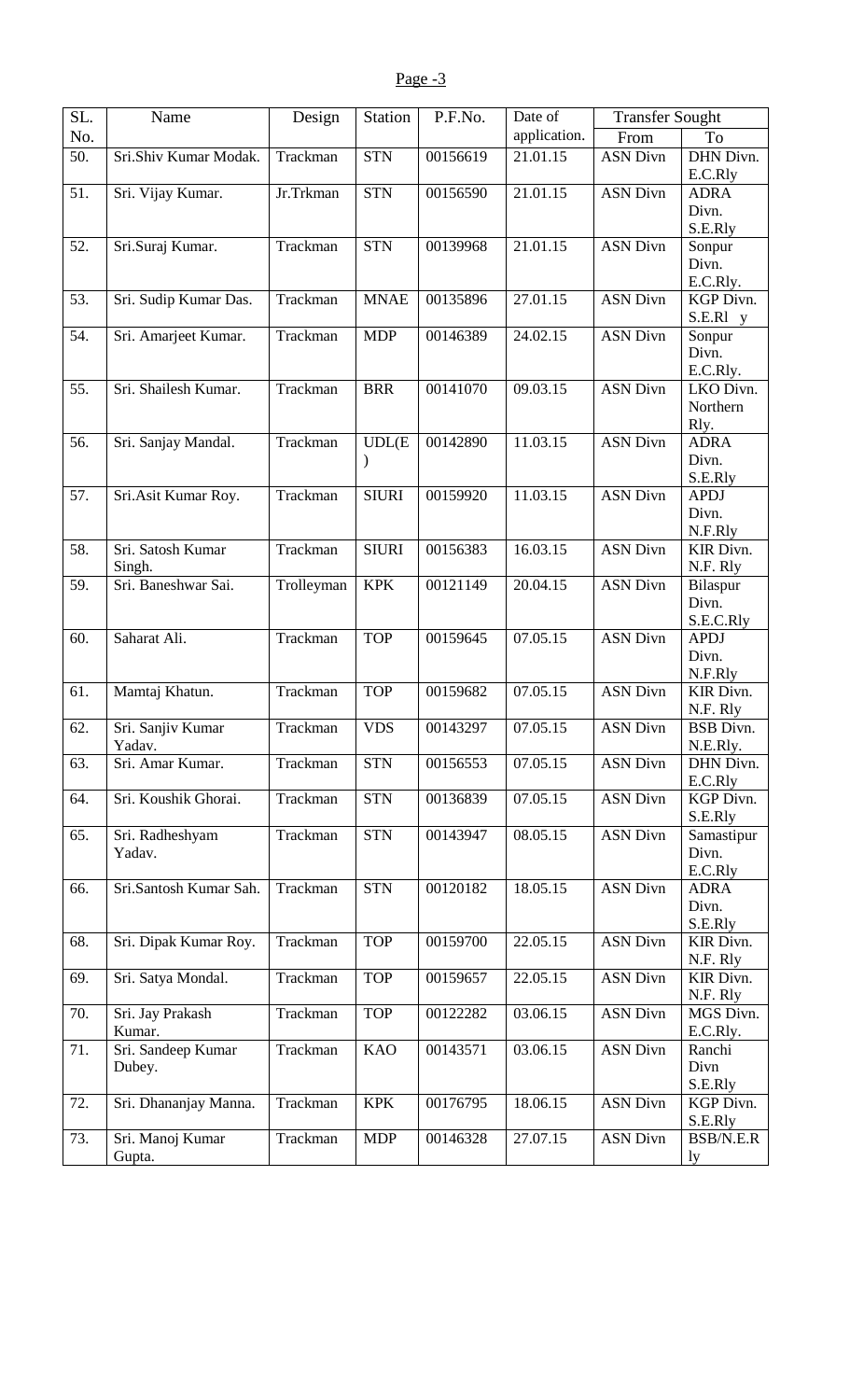# **Position of Inter- Divisional mutual transfer as per priority in ENGG Deptt (Trackman)**

| SL. | Name                   | Design   | <b>Station</b>                                                                                            | P.F.No.  | Date of      | <b>Transfer Sought</b> |                      |
|-----|------------------------|----------|-----------------------------------------------------------------------------------------------------------|----------|--------------|------------------------|----------------------|
| No. |                        |          |                                                                                                           |          | application. | From                   | To                   |
| 01. | Sri.Mrinal Kanti Das.  | Trackman | <b>KPK</b>                                                                                                | 00176679 | 27.11.14     | ASNDivn.               | <b>HWH</b>           |
|     |                        |          |                                                                                                           |          |              |                        | Divn.                |
|     |                        |          |                                                                                                           |          |              |                        | E.Rly                |
| 02. | Sri.Kuntal Adak.       | Trackman | <b>KPK</b>                                                                                                | 00135343 | 27.11.14     | ASNDivn.               | <b>HWH</b>           |
|     |                        |          |                                                                                                           |          |              |                        | Divn.                |
| 03. | Sri.Harihar Mondal.    | Trackman | <b>SIURI</b>                                                                                              | 00140168 | 15.12.14     | ASNDivn.               | E.Rly<br><b>HWH</b>  |
|     |                        |          |                                                                                                           |          |              |                        | Divn.                |
|     |                        |          |                                                                                                           |          |              |                        | E.Rly                |
| 04. | Sri. Soraj Mondal.     | Trackman | <b>SIUR</b>                                                                                               | 00140144 | 15.12.14     | ASNDivn.               | <b>HWH</b>           |
|     |                        |          |                                                                                                           |          |              |                        | Divn.                |
|     |                        |          |                                                                                                           |          |              |                        | E.Rly                |
| 05. | Sri. Swapan Lohar.     | Trackman | <b>SIURI</b>                                                                                              | 00140119 | 16.01.15     | <b>ASN Divn</b>        | <b>HWH</b>           |
|     |                        |          |                                                                                                           |          |              |                        | Divn.<br>E.Rly       |
| 06. | Sri. Ram Pada Sarkar.  | Trackman | <b>ASN</b>                                                                                                | 00111557 | 12.02.15     | <b>ASN Divn</b>        | <b>SDAH</b>          |
|     |                        |          |                                                                                                           |          |              |                        | Divn.                |
|     |                        |          |                                                                                                           |          |              |                        | E.Rly                |
| 07. | Sri. Santanu Roy.      | Trackman | <b>MNAE</b>                                                                                               | 00135537 | 17.02.15     | <b>ASN Divn</b>        | <b>HWH</b>           |
|     |                        |          |                                                                                                           |          |              |                        | Divn.                |
|     |                        |          |                                                                                                           |          |              |                        | E.Rly                |
| 08. | Sri. Ashis Kundu.      | Trackman | <b>MNAE</b>                                                                                               | 00136025 | 25.03.15     | <b>ASN Divn</b>        | <b>HWH</b>           |
|     |                        |          |                                                                                                           |          |              |                        | Divn.                |
| 09. | Sri. Yugesh Kumar      | Trackman | <b>ASN</b>                                                                                                | 00160544 | 08.04.15     | <b>ASN Divn</b>        | E.Rly<br><b>MLDT</b> |
|     | Singh.                 |          |                                                                                                           |          |              |                        | Divn.                |
|     |                        |          |                                                                                                           |          |              |                        | E.Rly                |
| 10. | Sri. Palash Ghosh.     | Trackman | <b>KPK</b>                                                                                                | 00175377 | 20.04.15     | <b>ASN Divn</b>        | <b>HWH</b>           |
|     |                        |          |                                                                                                           |          |              |                        | Divn.                |
|     |                        |          |                                                                                                           |          |              |                        | E.Rly                |
| 11. | Sri. Kali Prosad Let.  | Trackman | <b>SIURI</b>                                                                                              | 00018820 | 07.05.15     | <b>ASN Divn</b>        | <b>HWH</b>           |
|     |                        |          |                                                                                                           |          |              |                        | Divn.<br>E.Rly       |
| 12. | Sri. Paban Debnath.    | Trackman | <b>KAO</b>                                                                                                | 00175079 | 07.05.15     | <b>ASN Divn</b>        | <b>SDAH</b>          |
|     |                        |          |                                                                                                           |          |              |                        | Divn.                |
|     |                        |          |                                                                                                           |          |              |                        | E.Rly.               |
| 13. | Sri. Biswadeb Ghosh.   | Trackman | UDL(E)                                                                                                    | 00171669 | 21.05.15     | <b>ASN Divn</b>        | <b>HWH</b>           |
|     |                        |          | $\mathcal{F}^{\prime}(\mathcal{F}) = \mathcal{F}^{\prime}(\mathcal{F}) \mathcal{F}^{\prime}(\mathcal{F})$ |          |              |                        | Divn.                |
| 14. | Sirajul Islam          | Valveman | PAN                                                                                                       | 00177052 | 09.06.15     | <b>ASN Divn</b>        | E.Rly<br><b>HWH</b>  |
|     |                        |          |                                                                                                           |          |              |                        | Divn.                |
|     |                        |          |                                                                                                           |          |              |                        | E.Rly                |
| 15. | Sri. Srijon Ghosh.     | Trackman | <b>KPK</b>                                                                                                | 00176801 | 18.06.15     | <b>ASN Divn</b>        | <b>HWH</b>           |
|     |                        |          |                                                                                                           |          |              |                        | Divn.                |
|     |                        |          |                                                                                                           |          |              |                        | E.Rly                |
| 16. | Sri.Debashis Pal       | Trackman | <b>UDL</b>                                                                                                | 00174701 | 29.06.15     | <b>ASN Divn</b>        | <b>HWH</b>           |
|     |                        |          |                                                                                                           |          |              |                        | Divn.<br>E.Rly       |
| 17. | Sri.Sanjoy Singha Roy. | Trackman | <b>UDL</b>                                                                                                | 00125222 | 01.07.15     | <b>ASN Divn</b>        | <b>SDAH</b>          |
|     |                        |          |                                                                                                           |          |              |                        | Divn/E.R             |
| 18. | Sri.Sanjoy Pramanik.   | Trackman | <b>KAO</b>                                                                                                | 00175092 | 01.07.15     | <b>ASN Divn</b>        | <b>HWH</b>           |
|     |                        |          |                                                                                                           |          |              |                        | Divn.                |
|     |                        |          |                                                                                                           |          |              |                        | E.Rly                |
| 19. | Sri.Mithun Mondal.     | Trackman | <b>KPK</b>                                                                                                | 00176813 | 10.07.15     | <b>ASN Divn</b>        | <b>HWH</b>           |
|     |                        |          |                                                                                                           |          |              |                        | Divn.<br>E.Rly       |
|     |                        |          |                                                                                                           |          |              |                        |                      |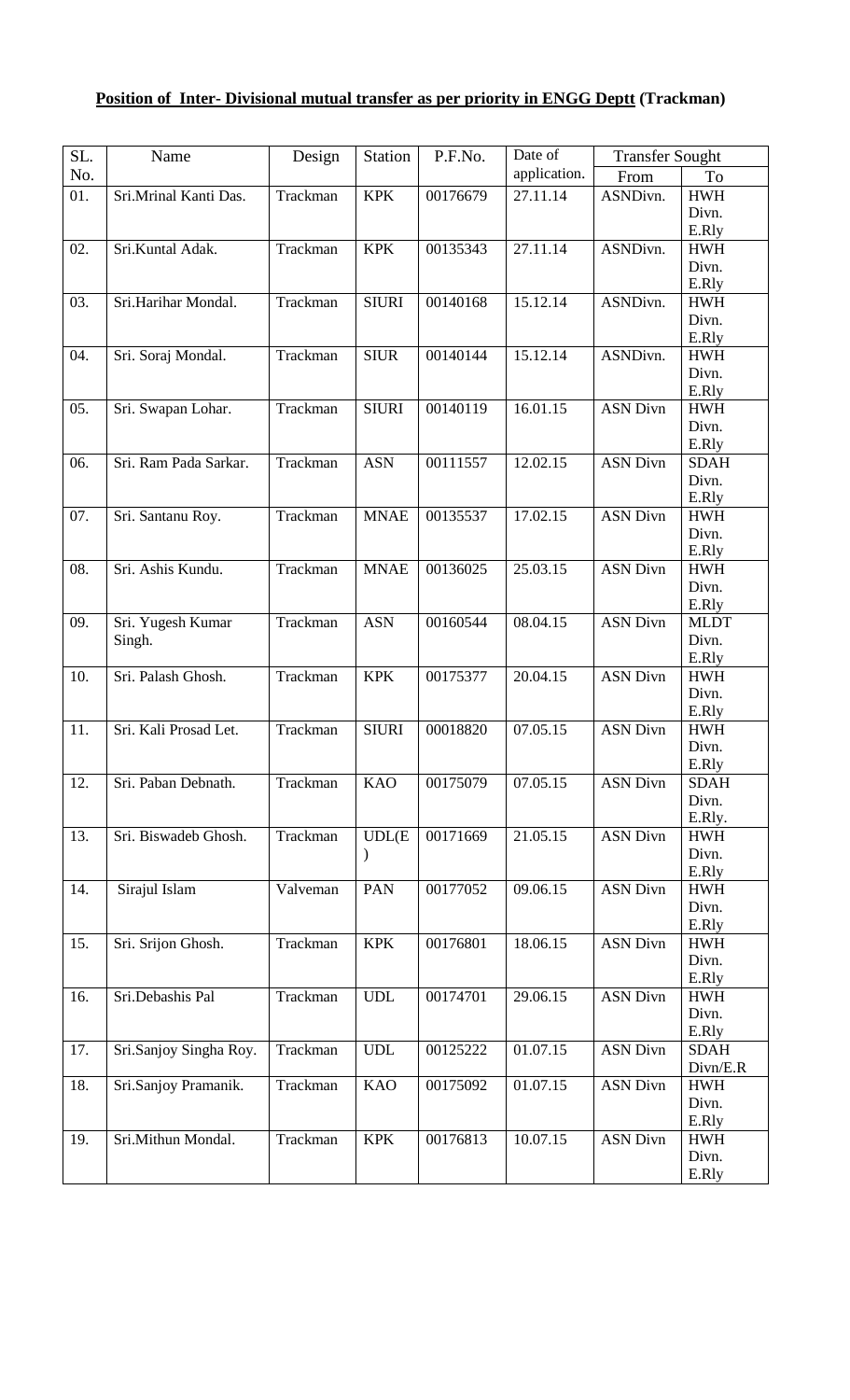## **Position of Intra- Divisional own request transfer as per priority in ENGG Deptt**

| SL. | Name                  | Design   | <b>Station</b> | P.F.No.         | Date of      | <b>Transfer Sought</b> |              |
|-----|-----------------------|----------|----------------|-----------------|--------------|------------------------|--------------|
| No. |                       |          |                |                 | application. | From                   | To           |
| 01. | Sri. Sushanta Kumar   | HLPR-II  | <b>JSME</b>    | NPS00416        | 16.06.15     | <b>JSME</b>            | <b>ANDAL</b> |
|     | Nemu.                 | (IOW)    |                |                 |              | JE(W)/                 | Diesel       |
|     |                       |          |                |                 |              | <b>MDP</b>             | Shed         |
| 02. | Sri. Sujit Masih.     | Trackman | <b>PAN</b>     | 00119167        | 16.06.15     | <b>PAN</b>             | <b>STN</b>   |
| 03. | Sri. Partha Pal.      | Trackman | <b>KPK</b>     | 00175249        | 22.06.15     | <b>KPK</b>             | <b>SIURI</b> |
| 04. | Sri. Nidhir Kumar     | Trackman | <b>VDS</b>     | <b>NPS00204</b> | 22.06.15     | <b>VDS</b>             | <b>SIURI</b> |
|     | Ghosh.                |          |                |                 |              |                        |              |
| 05. | Sri. Malay Dey.       | Trackman | <b>VDS</b>     | <b>NPS00195</b> | 22.06.15     | <b>VDS</b>             | <b>ASN</b>   |
| 06. | Sri. Subrata Haldhar. | Trackman | UDL(E)         | 00175432        | 22.06.15     | <b>UDL</b>             | <b>KAO</b>   |
|     |                       |          | At             |                 |              |                        |              |
|     |                       |          | <b>DGR</b>     |                 |              |                        |              |
| 07. | Sri. Pradip Kumar     | Trackman | <b>BRR</b>     | 00046644        | 22.06.15     | <b>BRR</b>             | <b>KAO</b>   |
|     | Mahto.                |          |                |                 |              |                        |              |
| 08. | Sri Sabyasachi Ghosh  | Trackman | <b>KPK</b>     | 00175330        | 07.07.15     | <b>KPK</b>             | <b>SIURI</b> |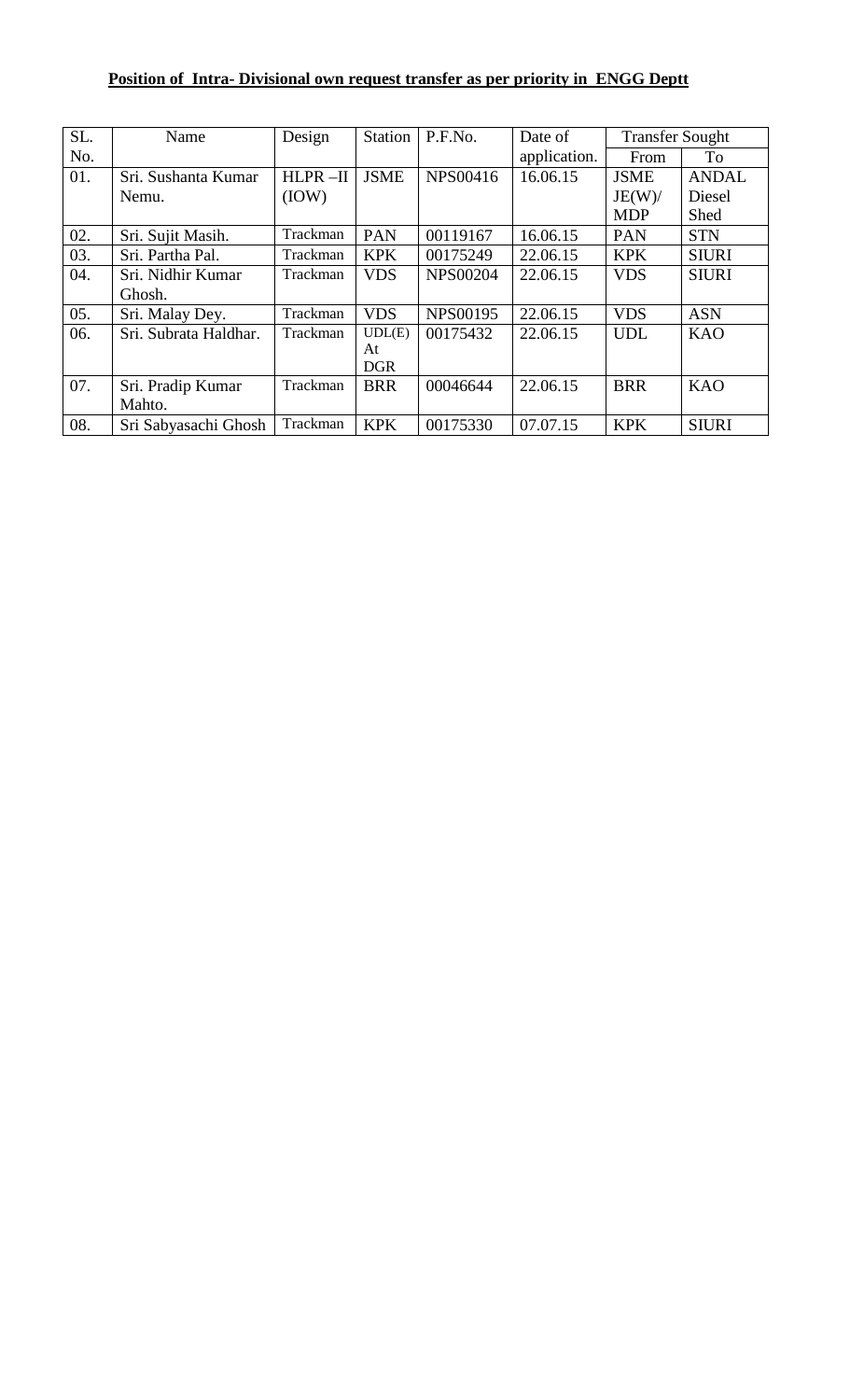### **Position of Inter-Railway/ Divisional mutual transfer as per priority in S&T Deptt**

| SL. | Name           |        | <b>Station</b>  | P.F.No.          | Date of   |            | <b>Transfer Sought</b> |
|-----|----------------|--------|-----------------|------------------|-----------|------------|------------------------|
| No. |                | Design |                 |                  | applicati |            | To                     |
|     |                |        |                 |                  | on.       | From       |                        |
| 01  | Prodip Ojha    | Helper | SSE/Sig-I/ASN   | 00158148         | 27.11.14  | <b>ASN</b> | MLDT/E.Rly             |
| 02. | Milan Biswas   | Helper | SSE/Sig-I/ASN   | 00147886         | 15.12.14  | <b>ASN</b> | HWH/E.Rly              |
| 03. | Amish Kumar    | Helper | SSE/Sig/H/UDL   | 00147953         | 21.01.15  | <b>ASN</b> | DHN/E.C.Rly            |
| 04. | Baijnath Sahu  | Helper | SSE/Sig/H/UDL   | 00170276         | 20.02.15  | <b>ASN</b> | RNC/S.E.Rly            |
| 05. | Arsed Sheikh   | Helper | SSE/Sig-2/ASN   | <b>NPS 00125</b> | 22.05.15  | <b>ASN</b> | HWH/E.Rly              |
| 06. | <b>Bibhash</b> | Helper | SSE/Sig-2/ASN   | 00159270         | 15.06.15  | <b>ASN</b> | <b>JMP</b>             |
|     | Kumar          |        |                 |                  |           |            | Workshop/E.            |
|     |                |        |                 |                  |           |            | Rly                    |
| 07. | Nimai Chandra  | Helper | SSE/Sig/H/UDL   | 00159219         | 15.06.15  | <b>ASN</b> | <b>KIR/N.F.Rly</b>     |
|     | Ghosh          |        |                 |                  |           |            |                        |
| 08. | Raju Mahto     | Helper | $SSE/Sig-1/ASN$ | 00147898         | 16.06.15  | <b>ASN</b> | DHN/E.C.Rly            |
| 09. | Janardan       | Helper | SSE/Sig-I/UDL   | 00139701         | 26.06.15  | <b>ASN</b> | Sini/S.E.Rly           |
|     | Mahato.        |        |                 |                  |           |            |                        |
| 10. | Ajit Kumar     | Helper | SSE/Sig-I/ASN   | <b>NPS00326</b>  | 26.06.15  | <b>ASN</b> | HWH/E.Rly              |
|     | Koley.         |        |                 |                  |           |            |                        |
| 11. | Tapas Kr.      | Helper | SSE/Sig-2/ASN   | <b>NPS00239</b>  | 01.07.15  | <b>ASN</b> | HWH/E.Rly              |
|     | Ghosh.         |        |                 |                  |           |            |                        |

### **Position of Intra- Divisional mutual transfer as per priority in Engg Deptt**

| SL. | Name          | Design   |            | Station   P.F.No. | Date of | <b>Transfer Sought</b> |                      |
|-----|---------------|----------|------------|-------------------|---------|------------------------|----------------------|
| No. |               |          |            |                   | app.    | From                   | Tо                   |
|     | Rajgir Mistry | Tech-I   | <b>ASN</b> | 12013936          |         | $16.04.82$ SSE/Works/  | $\vert$ SSE (Works)/ |
|     |               | (Fitter) |            |                   |         | West/ASN               | Col/UDL              |

#### **Position of Intra- Divisional mutual transfer as per priority in S&T Deptt**

| SL. | Name                   | Design      |            | Station   P.F.No. | Date of  | <b>Transfer Sought</b> |         |
|-----|------------------------|-------------|------------|-------------------|----------|------------------------|---------|
| No. |                        |             |            |                   | app.     | From                   |         |
|     | <b>Shrikant Pandit</b> | Tech-II/TCM | <b>PAN</b> |                   | 16.06.15 | <b>PAN</b>             | Deoghar |

#### **Position of Inter-Railway/ Divisional own request transfer as per priority in S&TDeptt**

| SL. | Name         | Design     | Station    | P.F.No. | Date of             |            | <b>Transfer Sought</b> |
|-----|--------------|------------|------------|---------|---------------------|------------|------------------------|
| No. |              |            |            |         | application.        | From       | To                     |
| 01. | Smt F.Bano   | Tech-III/  | <b>ASN</b> |         | 15.12.08/19.        | <b>ASN</b> | LKO/N.Rl               |
|     |              | TCM &      |            |         | 12.08               |            | y                      |
|     |              | now Tech-I |            |         |                     |            |                        |
| 02. | K.L.P.Bharti | Tech-III/  | <b>DUJ</b> |         | $25.01.11/24$ . DUJ |            | DNR/E.C.               |
|     |              | TCM &      |            |         | 02.11               |            | <b>R</b> ly            |
|     |              | now Tech-I |            |         |                     |            |                        |
| 03. | Smt Veenita  | JE/Sig     | <b>ASN</b> |         | 20.05.15/25.        | <b>ASN</b> | DNR/E.C.               |
|     | Sankrityayan |            |            |         | 05.15               |            | <b>R</b> ly            |
| 04  | Gagau Lal    | JE/Sig     | <b>UDL</b> |         | 25.03.15/16. UDL    |            | DLW/LK                 |
|     |              |            |            |         | 06.15               |            |                        |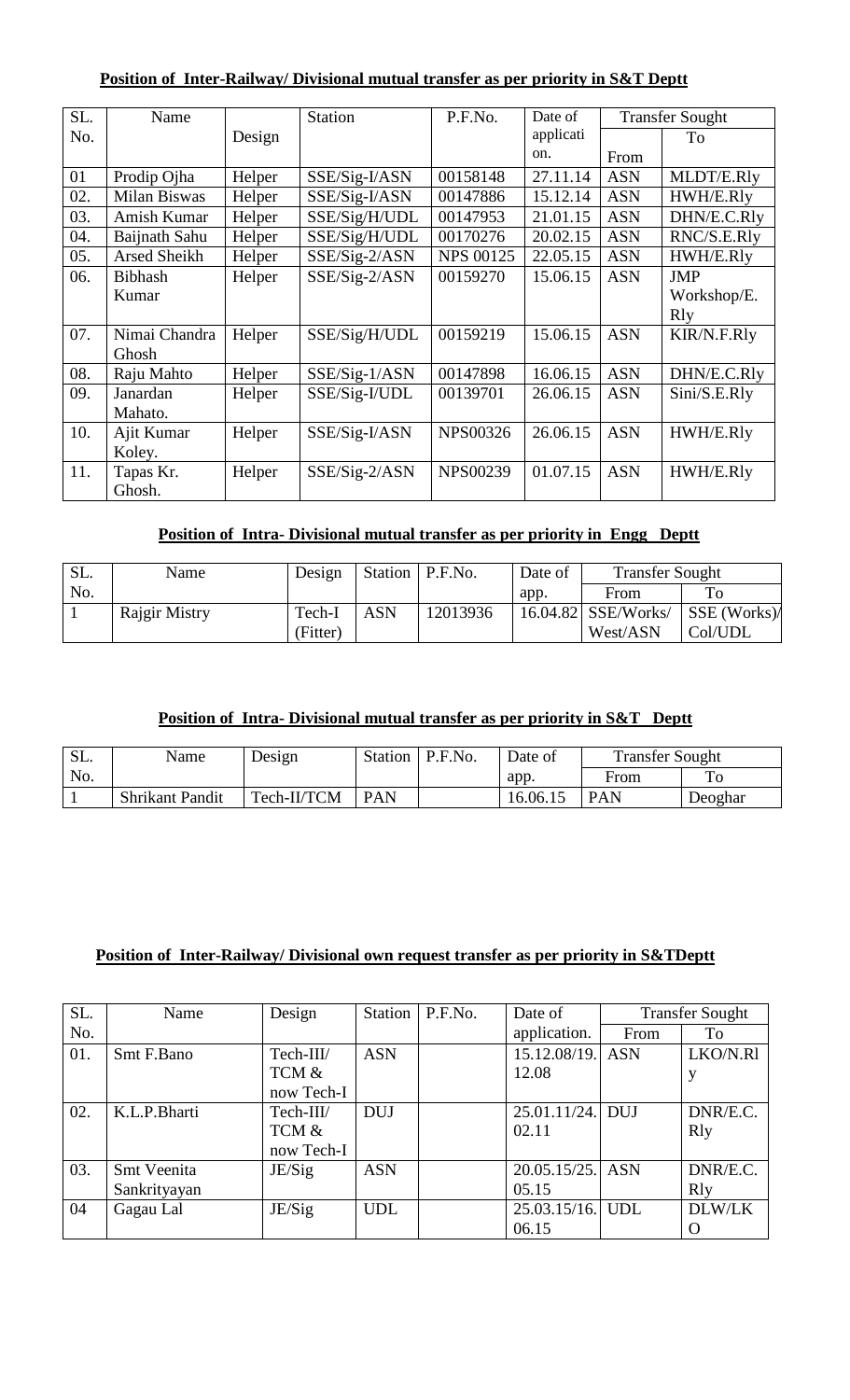| SL. | Name           | Design  | Station    | P.F.No. | Date of         | <b>Transfer Sought</b> |             |
|-----|----------------|---------|------------|---------|-----------------|------------------------|-------------|
| No. |                |         |            |         | application.    | From                   | To          |
| 01  | Harasit Bhadra | JE/Tele | <b>ASN</b> |         | 05.04.13/18 ASN |                        | <b>SDAH</b> |
|     |                |         |            |         | .04.13          |                        |             |

#### **Position of Inter-Railway/ Divisional own request transfer as per priority in S&TDeptt**

| SL. | Name            | Design | Station       | P.F.No.  | Date of    |            | Transfer sought |
|-----|-----------------|--------|---------------|----------|------------|------------|-----------------|
| No. |                 |        |               |          | applicatio | From       | To              |
|     |                 |        |               |          | n.         |            |                 |
| 01. | Rini Mondal.    | Helper | Sig-RRI/ASN   | 00147928 | 20.02.15   | <b>ASN</b> | KPA(Worksh      |
|     |                 |        |               |          |            |            | (op             |
| 02. | Sharwan Kumar.  | Helper | $Sig-H/UDL$   | 00142487 | 15.06.15   | <b>ASN</b> | MGS/E.C.R       |
| 03. | Satendra Kumar. | Helper | SSE/Sig-1/ASN | 00147734 | 26.06.15   | <b>ASN</b> | Sonpur/E.C.R    |

#### **Position of Intra- Divisional mutual transfer as per priority in S&T Deptt**

| SL. | Name            | Design      | <b>Station</b> | P.F.No.  | Date of  | <b>Transfer Sought</b> |         |
|-----|-----------------|-------------|----------------|----------|----------|------------------------|---------|
| No. |                 |             |                |          | app.     | From                   | To      |
| 01. | Bijendra Singh. | <b>HLPR</b> | $Sig-2/ASN$    | 00174762 | 20.02.15 | <b>ASN</b>             | DSL/UDL |

#### **Position of Inter-Railway Own Request Transfer as per priority in Engg Deptt (P.Way category)**

| SL. | Name             | Design           | Station   P.F.No. | Date of      | <b>Transfer Sought</b> |            |
|-----|------------------|------------------|-------------------|--------------|------------------------|------------|
| No. |                  |                  |                   | application. | From                   | To         |
| 01. | Rajni Kant Kumar | JE $(P.Way)$ DGR | 00019112          | 05.01.15     | DGR/                   | <b>DNR</b> |
|     |                  |                  |                   | 31.07.15     | E.RLY                  | Divn/      |
|     |                  |                  |                   |              |                        | E.C.RLY    |

#### **Position of Inter- Divisional Mutual Transfer as per priority in Engg Deptt (P.Way Category)**

| SL. | Name            | Design    | Station    | P.F.No.  | Date of      |                | <b>Transfer Sought</b> |
|-----|-----------------|-----------|------------|----------|--------------|----------------|------------------------|
| No. |                 |           |            |          | application. | From           | To                     |
| 01. | Abhijit pal Bag | JE(P.Way) | <b>KPK</b> | 00160600 | 14.08.15     | KPK/ASN/       | <b>HWH</b>             |
|     |                 |           |            |          | 25.08.15     | Divn/          | Divn/                  |
|     |                 |           |            |          |              | E.RLY          | E.RLY                  |
| 02  | Sumit Banerjee  | JE(P.Way) | <b>MDP</b> | 00157831 | 04.08.15/    | <b>MDP/ASN</b> | <b>HWH</b>             |
|     |                 |           |            |          | 14.09.15     | Divn/E.Rly     | Divn/                  |
|     |                 |           |            |          |              |                | E.RLY                  |

#### **Position of Inter-Railway Mutual Transfer as per priority in Engg Deptt (T.M.O Category)**

| SL. | Name             | Design    |            | Station   P.F.No. | Date of      | <b>Transfer Sought</b> |                      |
|-----|------------------|-----------|------------|-------------------|--------------|------------------------|----------------------|
| No. |                  |           |            |                   | application. | From                   | To                   |
| 01. | Shiv Baboo Varma | JE(T.M.O) | <b>ASN</b> | 05572563          | 23.03.15/    |                        | ASN/ASN Jhansi Divn/ |
|     |                  |           |            |                   | 29.10.15     | Divn/                  | N.C.Rly              |
|     |                  |           |            |                   |              | E.RLY                  |                      |